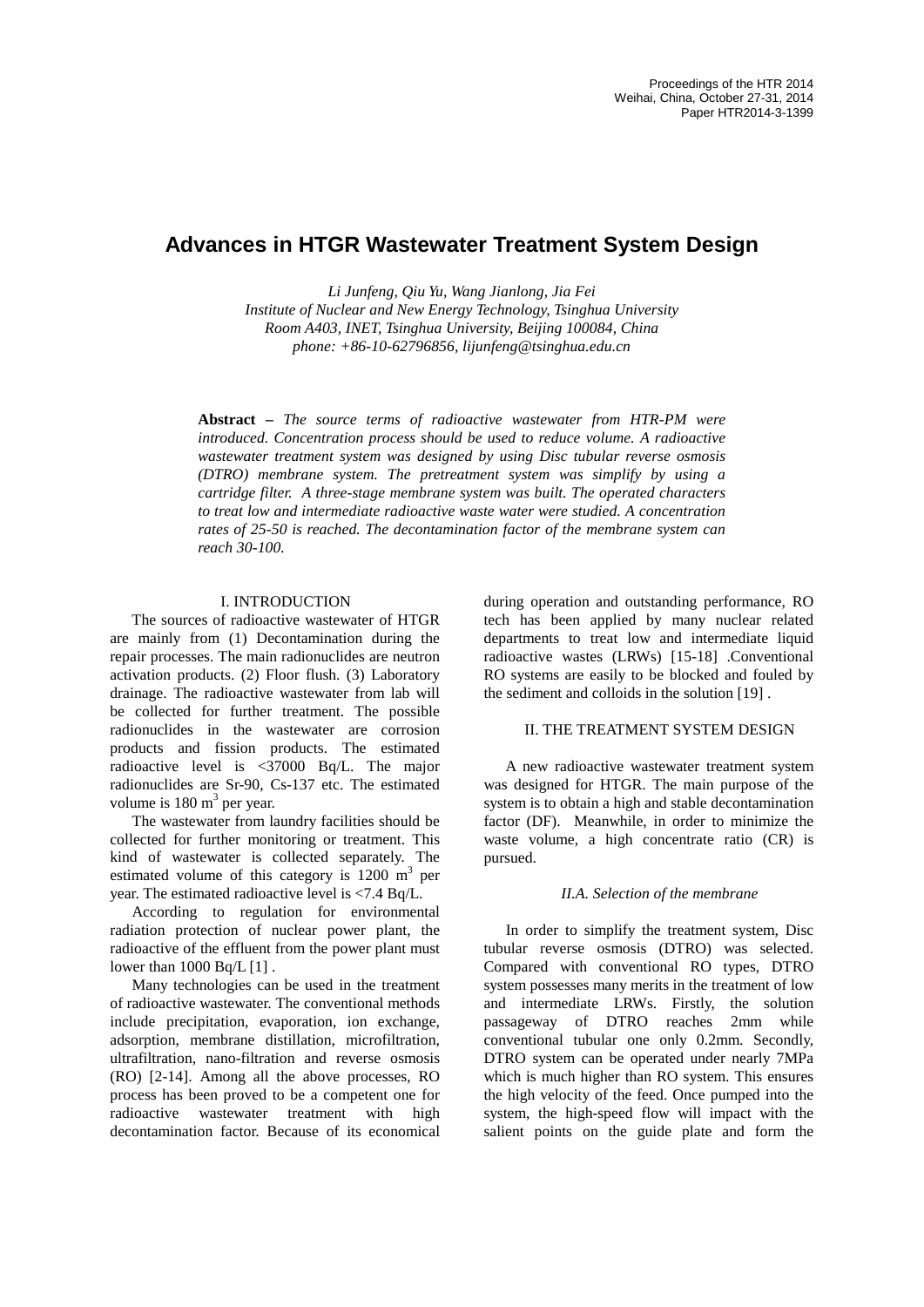Proceedings of the HTR 2014 Weihai, China, October 27-31, 2014 Paper HTR2014-3-1399

turbulence. The turbulence prevents the blockage and fouling of sediments to the membrane. In a nutshell, combined with all characteristics above, DTRO system can get rid of the dependence on the pretreatment and trouble of the fouling. The pretreatment system was simplify by using a cartridge filter.

### *II.B. Flow chart of the system*

The membrane system contain three stages. The feed is firstly directed into the first stage membrane. Then the permeate and concentrate of the first stage are transported into the second and third stage respectively. For the second stage, only DF of the permeate is focused on. For the third stage, only CR of the concentrate is concerned. During the operation, only the permeate of second stage and the concentrate of the third stage are discharged from the system ultimately. All the rest is recycled in the system. The permeate of second stage is treated by resin beds. Via this design, the system can obtain both high DF permeate and high CR simultaneously. The designed flow chart of the system is given out in Figure 1. The simulated sketch of the treatment system is showed in figure2.

#### *II.C. Design parameters*

The influent of the system is 400L/h. The intake of the first stage is 600L/h; the permeate of the first stage, which is also the input of the second stage, is 480L/h. The concentrate of the first stage, which is also the input of the third stage, is 120L/h. The permeate of the second stage is 392L/h. The concentrate output of the third stage is 8L/h.

The design operation pressure of the membrane system is 7MPa. The design concentrate ratio is 50. The design decontamination factor of the system is 5000-10000.



Fig.1. Flow chat of the treatment system



Fig. 2. Simulated sketch of the treatment system

# III. EXPERIMENTS

The objective of the present research was to verify the feasibility of the three-stage DTRO system in the treatment. The pressures of different stage were compared. The [electrical conductivity](http://dict.cn/electrical%20conductivity) (ED) of the different influent, permeate of the first stage permeate of the second stage, and concentration of the third stage were showed. The DF of influents were given out. All the results were in the condition that the concentrate output of the third stage was adjusted to 8L/h. The CR of the treatment system was 50.

As a pilot plant test, 4000L solution of each group was prepared. The de-ionized water was the exclusive solvent during the preparation.

Parameters of permeate and retentate consisting of flux, pH, conductivity were detected. The flux of permeate and concentrate from each stage was measured by flow meter. pH was probed by pH meter. The component and concentration of ions in the solution was detected by Atomic absorption spectrometer.

# IV. RESULTS AND DISCUSSION

# *IV.A. Pressures of different stages*

The operation pressures of different stages were given out in figure 3. The figure showed that the pressure of the first stage was about 2.2MPa. The pressure of the second stage was about 1.8MPa. The pressure of the third stage was steadily increasing. The pressure showed out that the operation pressure was in proportion to the salt concentration of the intake water. The pressure and concentration of the the third stage could reach a stable level in about 300 minutes. The stable pressure was about 3.1MPa.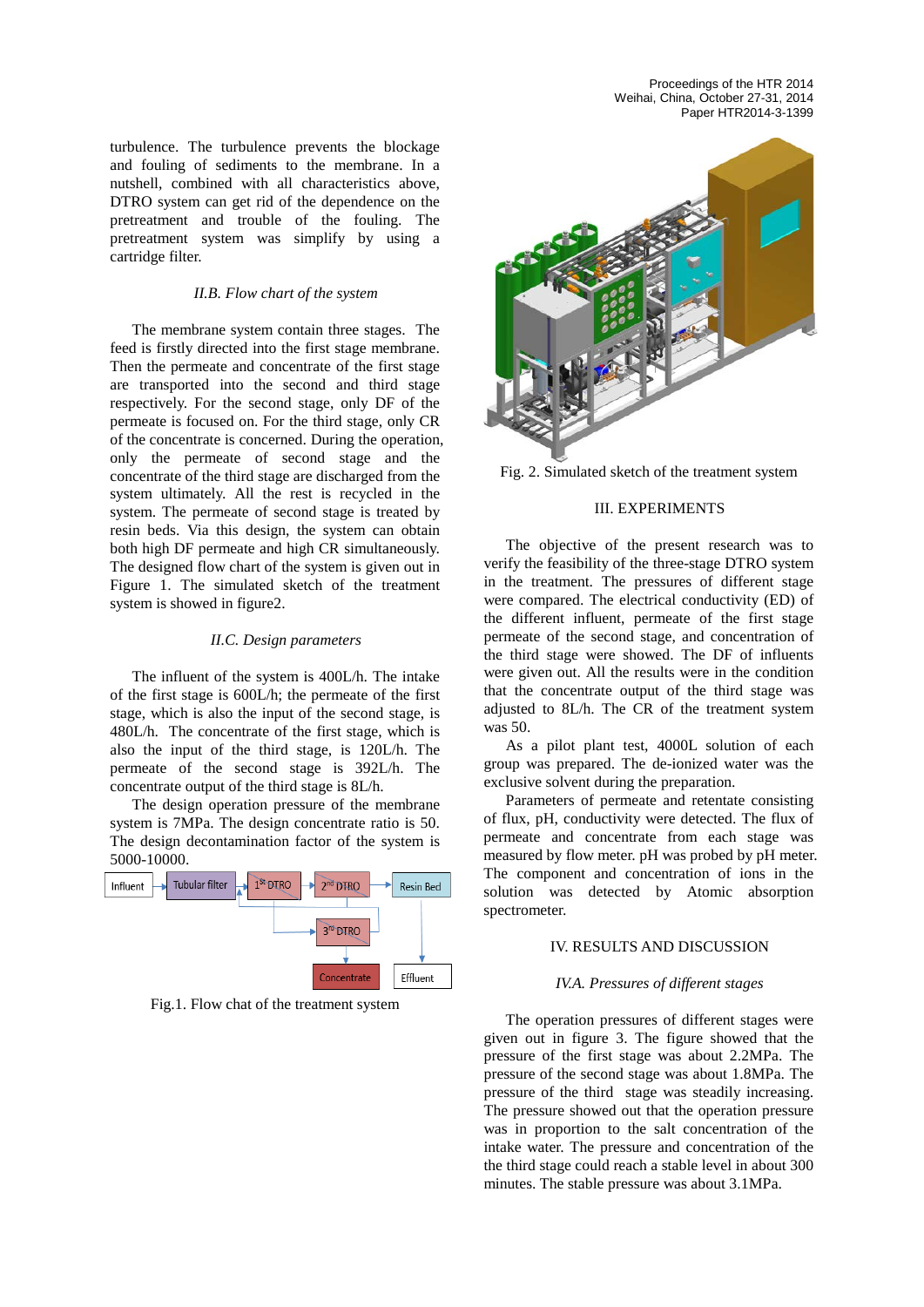

Fig. 3. Operation pressure of different stages

*IV.B. Concentrations of different stages*

The concentration of different stages were studied by measuring the ED of the samples. The concentration of the salt could be deemed as in corporation to ED. The ED of the different stages were given out in figure 4. The concentrations of the the first and second stage permeate could reach a stable level in about 2 hours. The concentration of the third (concentrate) stage needed about 300 minutes to reach stable.



Fig. 4. *The ED of different stages*

*IV.C. The influence of the salt concentration*

The DFs of the membrane system in different NaCl concentration were studied. The result showed out that the DFs would decrease as the concentration of the circulation increased. The DFs of 500mg/l and 1000mg/l feed water were compared and given out in figure 5. The concentration of the salts in the wastewater will not affect the decontamination factor greatly. The DF of the membrane is greater than 30. Normally, the DF of the



#### *IV.D. Variations of pH*

In order to avoid fouling from calcium and magnesium, pH of the raw water should be adjusted to below 6.5. The pH variation of the raw water and permeate of the  $2<sup>nd</sup>$  stage were given out in figure 6. The figure showed out that pH of permeate from the  $2<sup>nd</sup>$  stage is lower than the raw water. That is because most of the calcium and magnesium ions are filtrated out. However, hydrogen ion, which will induced the decrease of pH, can pass through the membrane.



Fig. 6. *pH variations in the system*

#### V. CONCLUSION

The three-stage DTRO system can operate steadily. The system can reach a CF of 50, meanwhile the DF is greater than 30. The stable time for the system is about 300 minutes. The concentration of the feed water will not affect the DF greatly. pH of permeate from the second stage is lower than the raw water.

#### ACKNOWLEDGMENTS

The authors would like to acknowledge the financial support provided by the National Natural Science Foundation of China (Grant No. 20701024 and 20111300710), National High Technology Research and Development Program of China (863 Program) (No.2012AA063504).